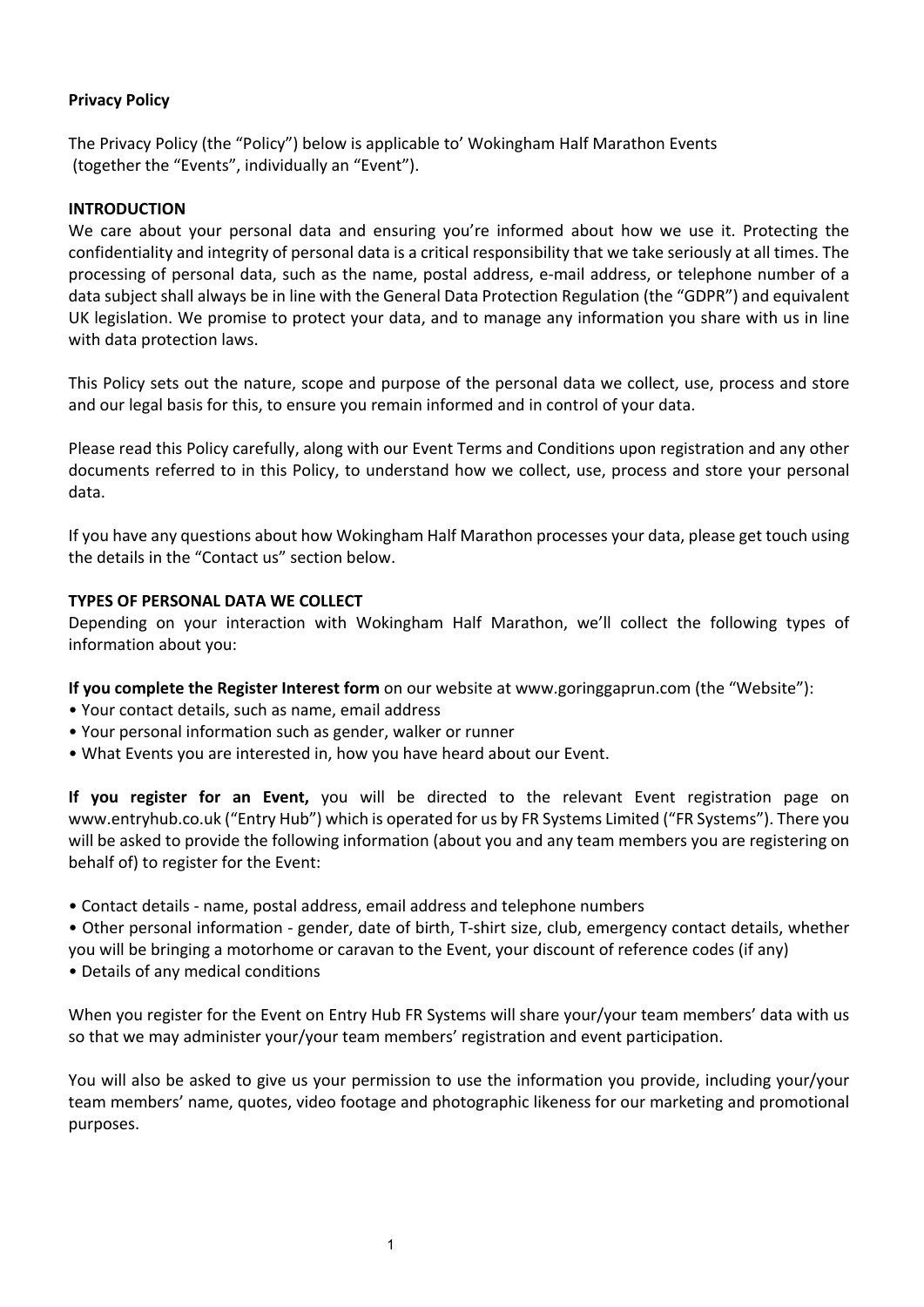You will be responsible for obtaining the necessary consents from your team members and ensuring that they have seen and are provided with a copy of this privacy policy. You will also be required to confirm that you agree to Wokingham Half Marathon' Terms and Conditions, and asked the following:

- To confirm that you accept FR Systems' terms
- Whether you would like to be kept informed about next year's Event (marketing communications).
- Whether you would like to be kept informed about future Events (marketing communications).

#### **HOW WE USE YOUR DATA**

Personal data will be collected only for specified, explicit and legitimate reasons (these are often referred to as 'purposes'). It will not be further processed in any manner incompatible with those purposes.

We will not use your or any participant's personal data for new, different or incompatible purposes from that disclosed when it was first obtained unless you or the applicable participant have been informed of the new purposes and you or the applicable participant have consented where necessary.

#### **Digital communications**

We may send SMS notifications during the Event for logistical purposes, to highlight changes or revisions to the planned route where information needs to be quickly communicated to the whole field of participants.

In accordance with your stated preferences, we may also use your information to send you digital communications to help us effectively market our Events to you:

• If you complete the Register Interest form on our Website, we will use your information to send you information via email and/or SMS relating to our Events.

• If you register for an Event on EntryHub we will use your information to send you information via email and/or SMS about next year's Events and/or future Events.

• We may also send additional notifications following the Event inviting you to submit or renew your registration for any future Events.

You have the option of stopping digital communications from us by clicking on the "unsubscribe" link in our marketing emails or contacting us using the details provided below and we will amend your contact preferences.

Please note that due to email production schedules you may still receive any mailings that are already in production.

Notwithstanding your opt-out from marketing communications we will require a valid email address or SMS contact number for all participants so that they can receive important Event information.

#### **Event administration**

• As the Event organiser, we require a record of your and any participant's registration details including third party emergency contact details for internal administration purposes to properly conduct and to safely administer the Event.

• We will also keep records of medical information provided that it is kept confidential and may be shared only with medical personnel or teams allocated to the Event. Such information shall be deleted in accordance with our retention procedures as detailed below.

• By registering for an Event, you acknowledge that our Events may be televised, filmed and/or otherwise recorded and photographs and/or footage may be taken, all of which may capture your participation in the Event. By entering an Event you and each member of your team grant us and those authorised by us the free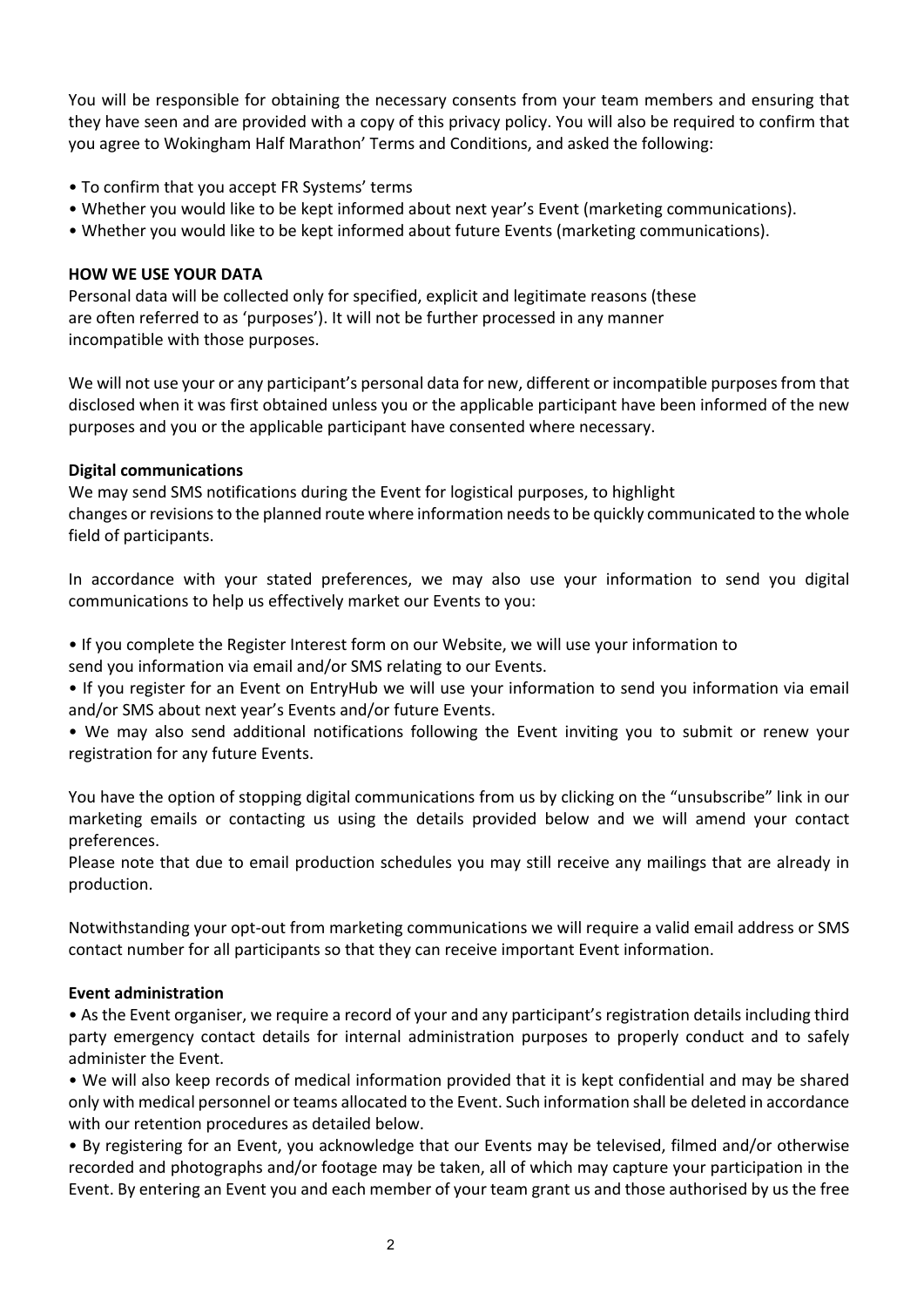and unfettered right to use such photographs, filming and recording for any purposes we deem reasonable including, but not limited to, publication, display, sale and distribution by means of film, television, radio, print media, internet, publicity material or any other new media now or in the future.

#### **Other purposes**

In accordance with your preferences, we may also use data for marketing research, i.e. to send you surveys to carry out research to better understand the audience profile and demographics of our Events.

#### **THIRD PARTY DATA COLLECTION AND SHARING**

#### **Digital communications**

We use third party services to house and collect data for website forms, customer relationship management, digital marketing and survey collection (e.g. digital marketing or data analysis for internal profiling of our event participants). If you have any questions about any specific third-party service, please get in touch via the contact details below.

#### **Registered for an Event**

When registering for an Event all personal information relating to all participants collected by us or on our behalf will be recorded electronically and will be used at all times in accordance with the UK GDPR and all applicable laws and regulations relating to the processing of personal data and privacy.

We may disclose such information to third parties as is necessary in connection with the safe organisation staging and administration of the Event, including but not limited to, medical teams, timing teams and race pack fulfilment.

The information provided to us via Entry Hub will also be used by FR Systems when you register yourself or your team for an Event. FR Systems has its own privacy policy, and you should refer to it https://www.frsystems.co.uk/privacy-policy/ for any questions you have about the information they collect.

## **Other data sharing**

We may also share your/participant personal data with any third party to whom we may choose to sell, transfer or merge all or any part of our business or our assets. Alternatively, we may seek to acquire other businesses or merge with them. If a change happens to our business, then the new owner may use your/participant personal data in the same way as set out in this Policy.

Except as described above, we will not disclose, exchange or sell your/any participant's personal data to another organisation for any other purposes, unless instructed to do so by you/any participant.

#### **LEGAL BASIS FOR THE PROCESSING**

Art. 6 UK GDPR sets out the legal basis for processing data. Processing is lawful if at least one of the following applies:

• Data processing as a result of your consent (Art. 6 para. 1 lit. a UK GDPR). As long as you have granted us consent to process your personal data for certain purposes, this processing is legal based on your consent. Consent given can be withdrawn at any time.

• Data processing for performance of a contract to which the data subject is party or to take steps at the request of the data subject prior to entering into a contract (Art. 6 para. 1 lit. b UK GDPR).

- Data processing due to statutory provisions (Art. 6 para. 1 lit. c UK GDPR).
- Data processing in the public interest (Art. 6 para. 1 lit. e UK GDPR).
- Data processing in the context of balancing legitimate interests (Art. 6 para. 1 lit. f UK GDPR).

#### **DATA RETENTION**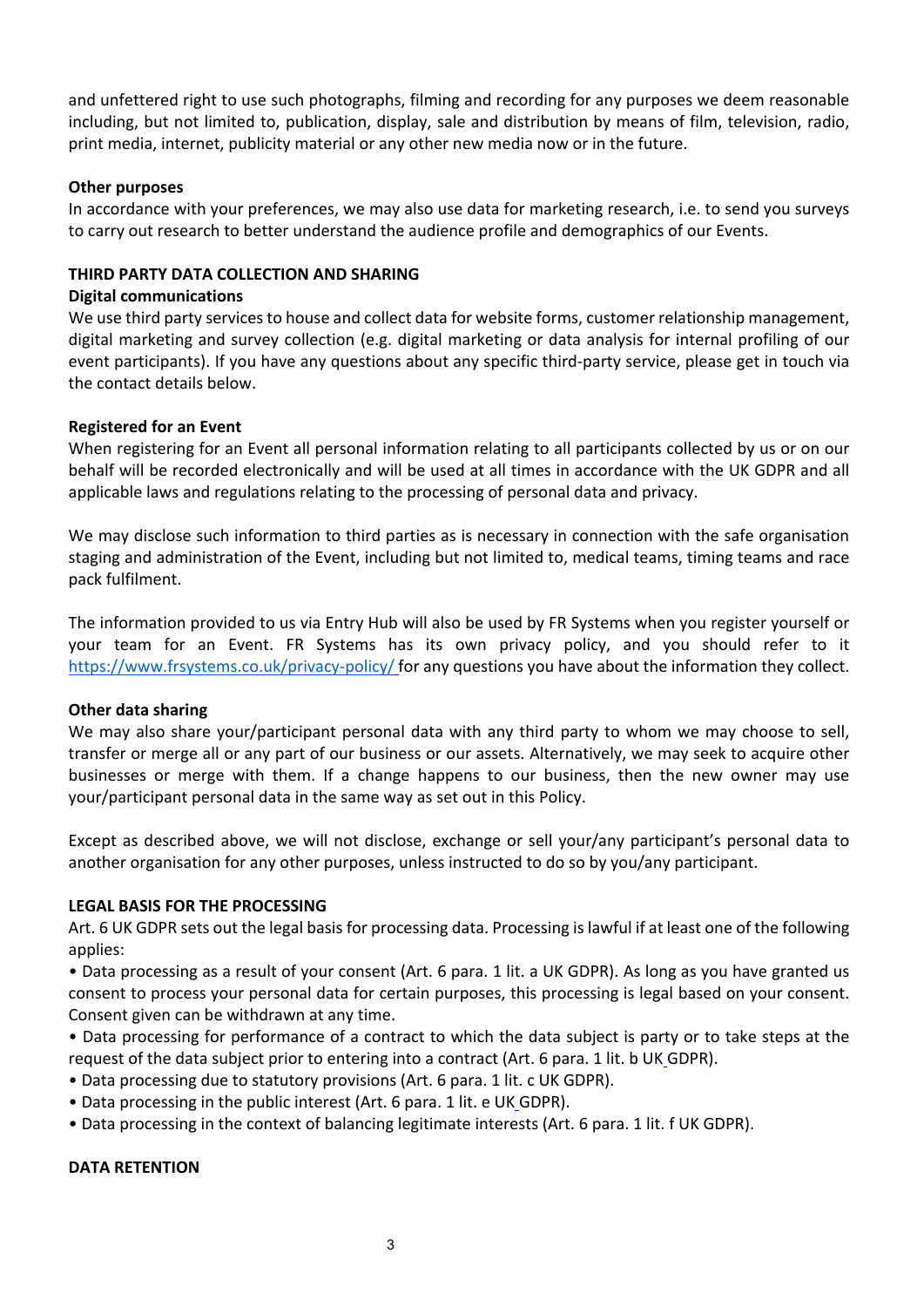We'll retain personal data for different periods of time depending on your relationship with us. Generally, personal data shall be processed and stored only for the period necessary to achieve the purpose of storage. When personal data is no longer needed for specified purposes, it will be deleted or anonymised.

Any medical information provided to us will be destroyed or erased two weeks following the completion of the Event unless a medical incident or accident occurred at the Event, and is brought to our attention, thereby requiring us to retain it for longer.

All other information relating to you/participants that is provided to us upon registration for an Event (with the exception of participant names, email addresses and the Event(s) participated in) which will be destroyed or erased within 3 months after the Event takes place.

In accordance with your preferences, if:

• you register for an Event we will retain your name, email address and the Event(s) you have participated in) to invite you to register for future Events; or

• you have subscribed to our marketing database we will retain your name and email address,

and we use this information until you tell us that you no longer wish to hear from us. To do this you will need to unsubscribe at the bottom of any marketing email or alternatively get in touch with us directly for any further requirements.

For marketing research purposes, we will keep some data as long as necessary for our research purposes (for example, your name and event participation history).

Any other information If you'd like more information on our retention policy, please get in touch via the contact details below.

## **DATA STORAGE**

Our operations are based in the UK and we store our data in the UK and the European Economic Area ("EEA"). We will only transfer personal data outside the UK or the EEA if such transfers are effected in accordance with applicable data protection law (for example pursuant to the standard data protection clauses adopted by the EU Commission from time to time (or the UK equivalents).

## **YOUR DATA PROTECTION RIGHTS**

When we use your personal information on the basis of your consent, you have the right to withdraw that consent at any time. You also have the right to ask us to stop using your personal information for direct marketing purposes. Simply unsubscribe at the bottom of any email sent out or contact us and we will amend your contact preferences.

You have the following rights:

## • **Right to be Informed (Art. 14 UK GDPR)**

You have the right to be told how your personal data will be used.

## • **Right of Access (Art. 15 UK GDPR)**

You can contact us asking what information we hold on you and to request a copy of that information. We have 30 days to comply once we are satisfied you have rights to see the requested records and we have successfully confirmed your identity.

• **Right of Rectification (Art. 16 UK GDPR)**

If you believe our records are inaccurate you have the right to ask for those records concerning you to be updated.

## • **Right of Erasure (Art. 17 UK GDPR)**